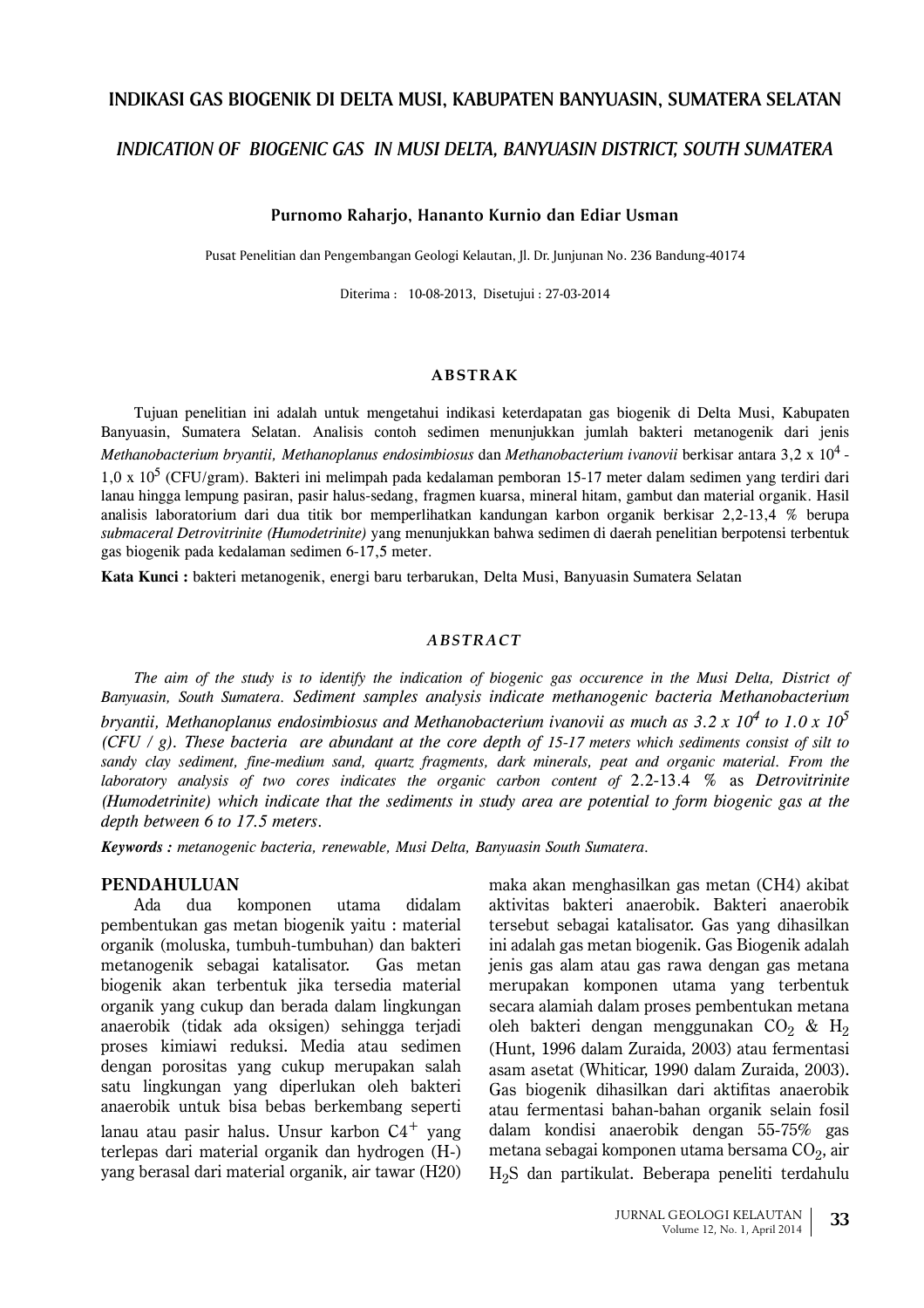vang pernah melakukan penelitian di wilayah ini antara lain : Pemetaan Geologi Kuarter Lembar Sungsang Sumatera Selatan (Rimbaman dan Mulyana, 1994, dan Pemetaan Geoteknik Kelautan di daerah Tanjung Api-Api, Kabupaten Musi Banyuasin, Sumatera Selatan, Rahario, drr., 2000).

Daerah penelitian adalah wilayah perairan pesisir Delta Musi, Desa Sungsang, Kecamatan Banyuasin II, Kabupaten Banyuasin, Sumatera Selatan. Secara geografi terletak pada koordinat  $104^{\circ}52'59.5''$  hingga  $104^{\circ}55'6.6''$  BT dan 2°20'21,5" hingga 2°22'53,0" LS (Gambar 1). Kegiatan penelitian dilaksanakan oleh Puslitbang Geologi Kelautan (PPPGL) pada bulan April 2011.

# **Tujuan Penelitian**

Tujuan penelitian ini adalah untuk mengetahui indikasi keterdapatan gas biogenik sehingga dapat digunakan sebagai sumber energi baru terbarukan. Untuk mencapai tujuan di atas, sasaran penelitian vang akan dilaksanakan adalah sebagai berikut:

Mengetahui kondisi geologi daerah penelitian terutama sedimen tempat terbentuknya gas biogenik sebagai sumber energi baru terbarukan

Mengetahui penyebaran lapisan sedimen permukaan dan bawah permukaan  $untuk$ mengetahui lingkungan pengendapan sedimen dimana gas biogenik dapat terbentuk di kedalaman, tebal dan penyebaran tertentu

Mengetahui jenis lapisan sedimen/litologi vang mengandung gas biogenik melalui analisis laboraturium.

### **METODE**

Metode yang diterapkan dalam penelitian ini meliputi metode geologi, dan metode geofisika. Metode geologi yang dilakukan meliputi metoda dengan pengambilan contoh sedimen, pemboran dan pengamatan karakteristik pantai. Pengambilan contoh dasar laut dilakukan dengan 2 metode vaitu pemercontoh inti jatuh bebas (*gravity corer*) untuk sedimen halus dan pemercontoh comot (grab sampler) untuk sedimen butiran. Untuk mengetahui kedalaman dan profil dasar laut digunakan pemeruman. Sistim navigasi yang digunakan dalam penelitian ini adalah Global Positioning System (GPS). Analisa laboratorium kandungan Total Organic Carbon (TOC) adalah untuk mengetahui jumlah material organik yang terdapat dalam sedimen yang hubungannya dengan pembentukkan hidrokarbon. Kandungan karbon lebih kecil dari 0.5% tidak berpotensi untuk terbentuknya hidrokarbon, sebaliknya total karbon  $>2.0\%$  sangat berpotensi. Contoh yang dianalisis adalah sedimen yang berasal dari lubang bor. Setiap contoh sedimen dicuci, dikeringkan, digerus, diahaluskan, ditimbang, dan dilarutkan kedalam larutan asam klorida (HCL) untuk menghilangkan kandungan karbonatnya. Selanjutnya dianlisis total karbonnya. Analisia laboraturium bakteri metanogenik adalah untuk mengidentifikasi keberadaan bakteri anaerob sebagai pembentuk gas metan pada contoh sedimen yang mengandung gas. Contoh sedimen yang dianalisis adalah jenis lempung dan lanau dari lubang bor yang ada indikasi gas metan. Analisis bakteri ini menghitung jumlah populasi bakteri dalam contoh sedimen. Setiap contoh seberat kurang lebih 1 gram dilarutkan ke dalam air, dikocok hingga merata. Kemudian setiap 1 gram dari larutan tersebut diencerkan lagi dan seterusnya. Kemudian sample tersebut dianalisis bakteri dibawah mikroskop elektron.

### Pengambilan Contoh dan Analisis

Pengambilan contoh (sampling) yang meliputi pengambilan contoh sedimen permukaan adalah untuk mengetahui sebaran sedimen permukaan dasar laut secara lateral. Sedimen permukaan dasar laut diambil di wilayah pesisir dan sungai menggunakan pemercontoh jatuh bebas dan pemercontoh comot. Pemboran gas biogenik dimaksudkan untuk mengetahui perubahan dan susunan sedimen secara tegak (vertikal) yang menyusun kawasan pesisir daerah penelitian. serta untuk mengetahui indikasi sumber gas biogenik. Dua titik bor berada wilayah pesisir pada kedalaman air pasang 3 m dari atas bagan (platform). Metode vang digunakan adalah bor inti (coring). Pemboran tangan dimaksudkan untuk mengetahui lapisan sedimen di bagian daratan vang diduga merupakan lapisan sedimen mengandung organik. Analisis laboratorium meliputi analisis besar butir sedimen vang terdiri atas metode ayakan dan pipet, analisis Total Carbon (TC) untuk mengetahui kandungan material organik yang diduga berhubungan dengan pembentukkan hidrokarbon. Kandungan karbon lebih kecil dari 0.5% tidak berpotensi untuk terbentuknya hidrokarbon, sebaliknya total karbon  $>2.0\%$  sangat berpotensi, dan analisis bakteri metanogenik untuk mengidentifikasi keberadaan bakteri anaerobik sebagai pembentuk gas metan pada contoh sedimen yang mengandung gas. Contoh sedimen vang dianalisis adalah lempung dan lanau dari lubang bor yang mempunyai indikasi gas metan.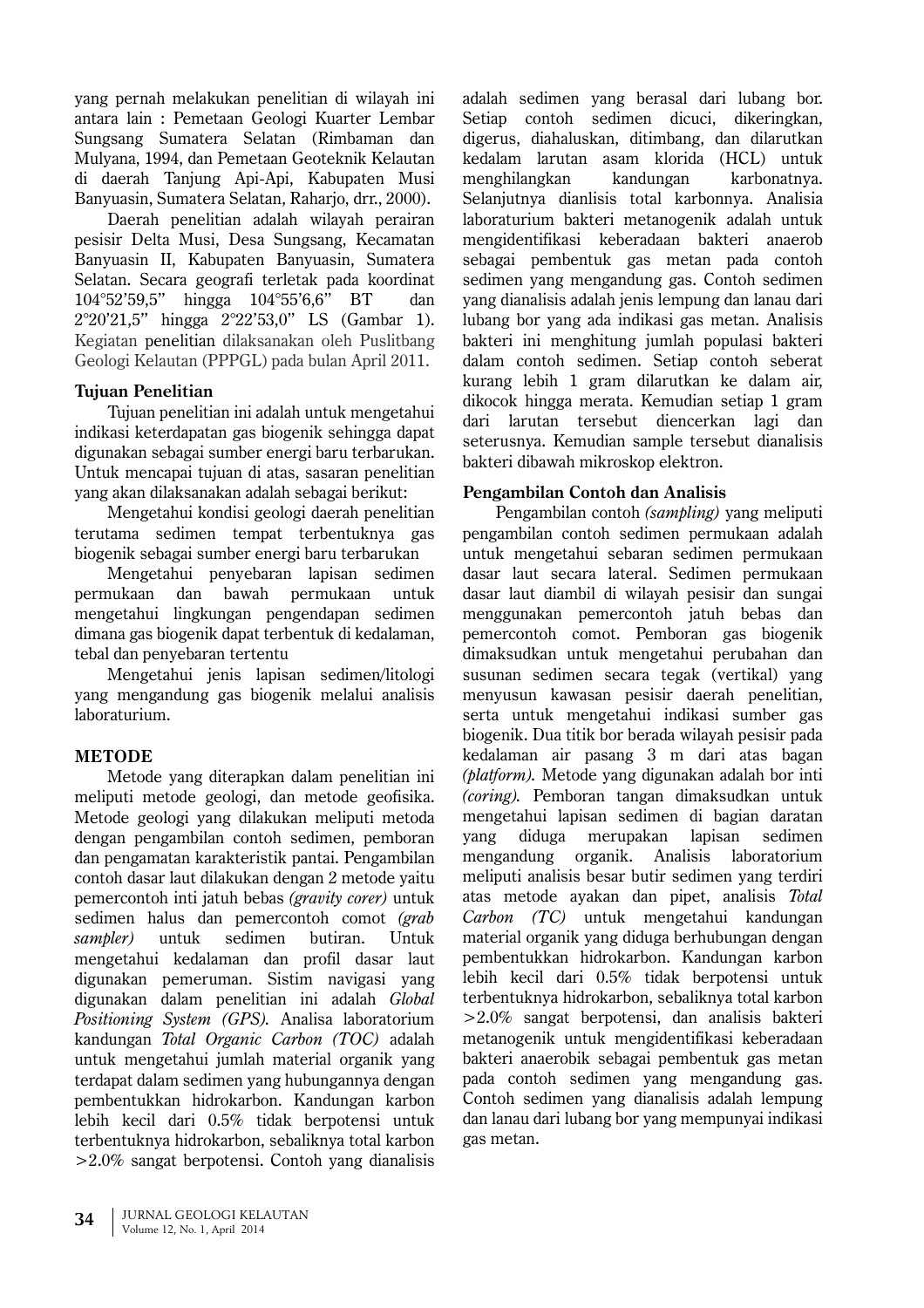

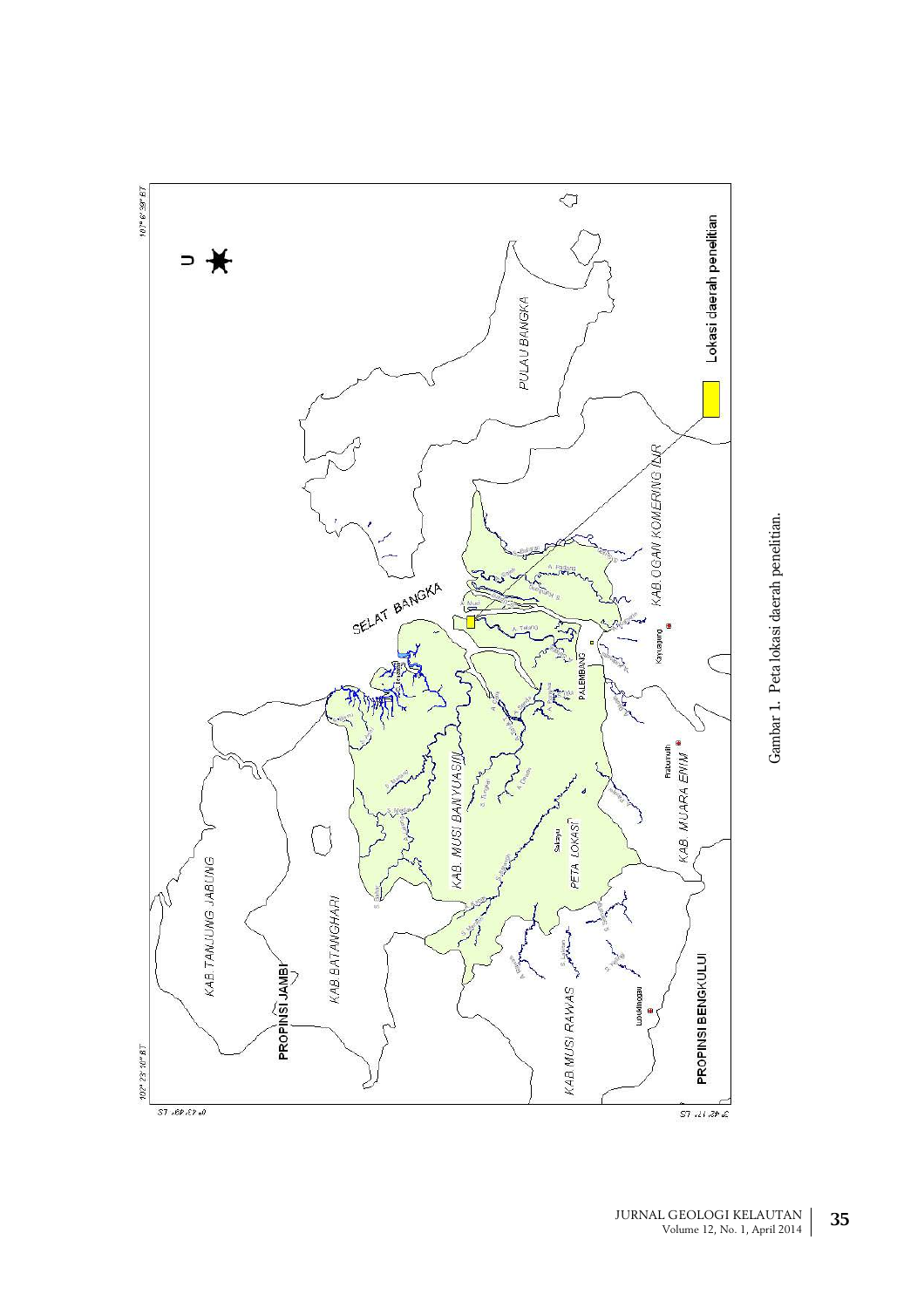# **HASIL DAN PEMBAHASAN**

### **Kedalaman Laut**

Secara umum daerah penelitian didominasi oleh morfologi dataran berupa rawa bakau dengan ketinggian antara 1 m hingga 15 m dari permukaan air pelaksanaan laut. Hasil pemeruman memperlihatkan bahwa kedalaman laut berkisar antara -1 m hingga -18 meter dari rata-rata muka air laut (Gambar 2). Sedangkan perairan yang relatif dangkal disebabkan karena akumulasi sedimen disekitar muara Sungai Musi.

### Pengambilan Contoh dan Sebaran Sedimen Permukaan Dasar Laut

Contoh sebanyak 42 buah diambil dengan gravity core sebanyak 35 sample dan grab sampler 7 sample (Gambar 3). Hasil pemerian contoh sedimen permukaan dasar laut memperlihatkan bahwa sedimen yang umum dijumpai adalah pasir lumpuran berwarna kehitaman, banyak dijumpai material organik sisa tumbuhan, berbau khas endapan rawa (Foto 1). Hasil pemerian sedimen permukaan dasar laut berdasarkan analisa ukuran butir selanjutnya dibuat peta sebaran sedimen  $laut.$ permukaan dasar Sebaran sedimen permukaan dasar laut daerah penelitian didominasi oleh sedimen berukuran lanau (silt) menempati 80% dari luas daerah penelitian, kemudian sedimen berukuran pasir halus (fine sand) menempati 15 % dan lempung (clay) hanya 5 %  $(Gambar 3)$ .

### Pemetaan Karakteristik Pantai

Pemetaan karakteristik pantai diarahkan untuk mendukung penelitian gas biogenik. Target pemetaan pantai yang dituju adalah lokasi sebaran nipah dan bakau di pesisir. Nipah merupakan indikasi perubahan lingkungan air asin ke tawar. Hasil pengamatan lapangan hutan bakau di daerah telitian masih teriaga kecuali di Kecamatan Sungsang, di lokasi ini berkembang menjadi pemukiman. Karakteristik garis pantai daerah telitian dicirikan oleh tipe pantai dari zona yang oleh pasang dipengaruhi surut sehingga memperlihatkan karakteristik yang relatif serupa dan terlihatnya pelonggokan sedimen diikuti oleh tumbuhnya tanaman pantai yang dikenal sebagai tanaman bakau atau hutan bakau (mangrove forest). Jenis flora vang terdapat didaerah telitian secara umum merupakan tumbuhan bakau seperti Rhizobhora dan Avicennia. Hutan bakau yang terdapat di daerah telitian berumur relatif muda dan masih aktif dalam pertumbuhannya sesuai dengan berlangsungnya sedimentasi (Foto 2). Nipah (Foto 3) adalah mencirikan bahwa adanya lingkungan berbeda sehingga menggambarkan karakteristik seperti:

daerah yang terpengaruh oleh air payau besar kemungkinan daerah tersebut dapat berubah meniadi daerah darat (brakisch environment).

Daerah yang secara terus menerus dipengaruhi oleh air laut (salt environment) yang dicirikan oleh Rhizophora dan Avicennia.

Karakteristik pantai yang didominasi oleh hutan bakau di daerah telitian dianggap sebagai vegetasi yang dapat mempertahankan keberadaan metan. Sehingga memungkinkan daerah telitian berpotensi terbentuknya gas biogenik dari hasil pembusukan tumbuhan bakau yang merupakan bahan organik.

### Pemboran Laut

Pemboran laut dilakukan di dekat pantai yang masih terpengaruh oleh pasang surut, untuk mempelajari lapisan sedimen pembawa gas



Foto 1. Contoh sediment permukaan dasar laut dari penginti jatuh bebas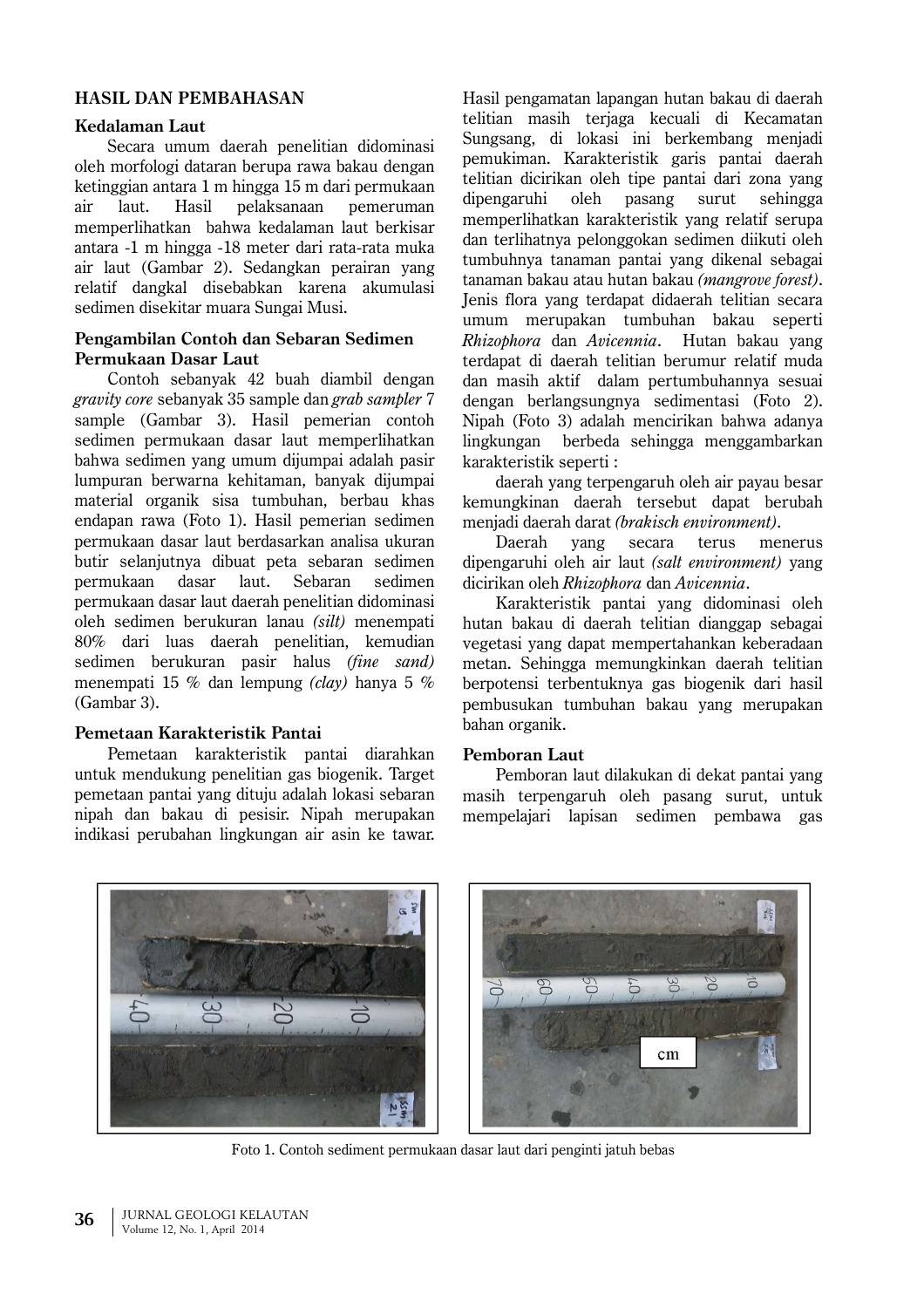

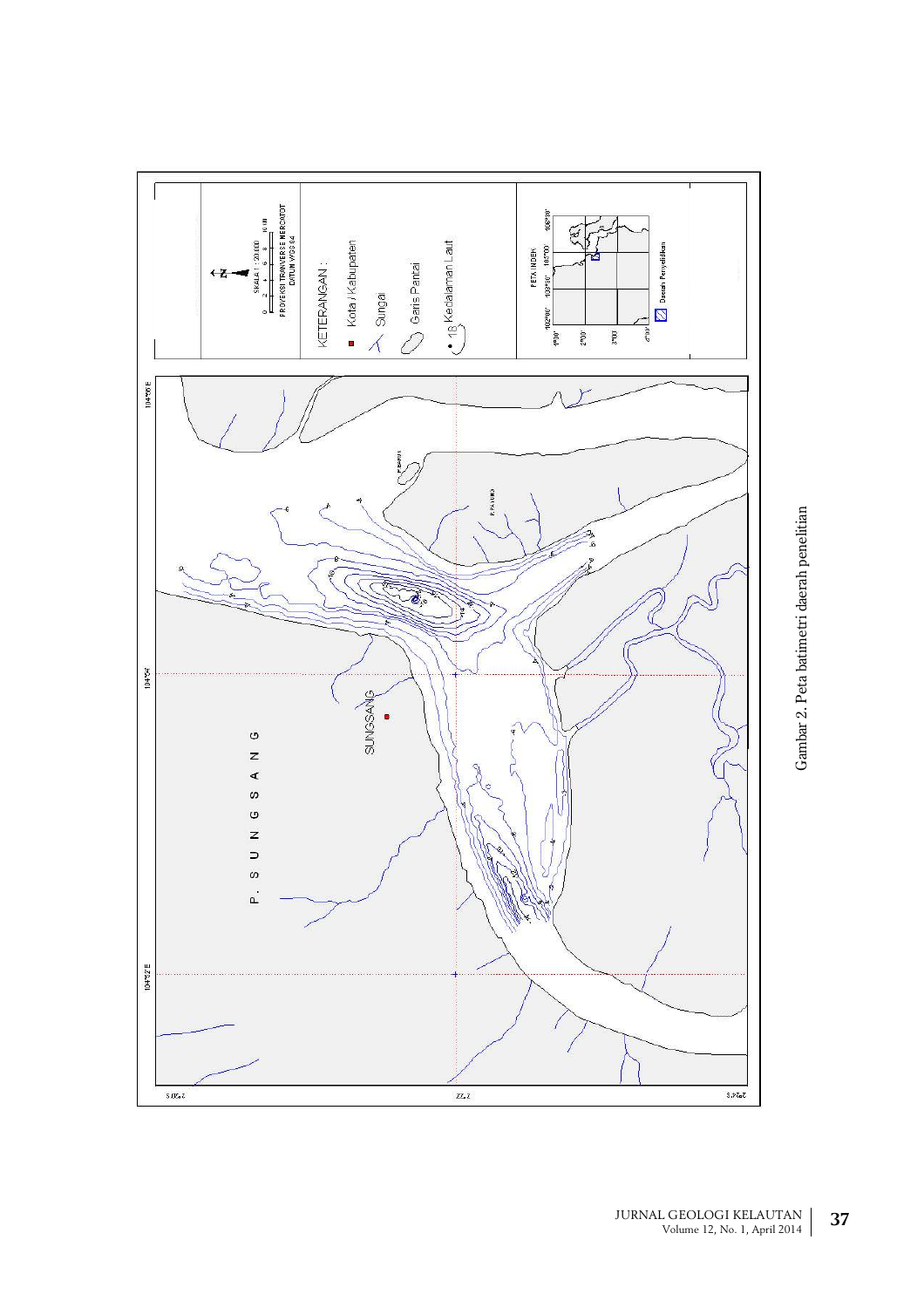

Gambar 3. Peta sebaran sedimen permukaan dasar laut dan lokasi pengambilan contoh



Foto 2. Hutan bakau di daerah telitian



Foto 3. Nipah tumbuh subur di daerah telitian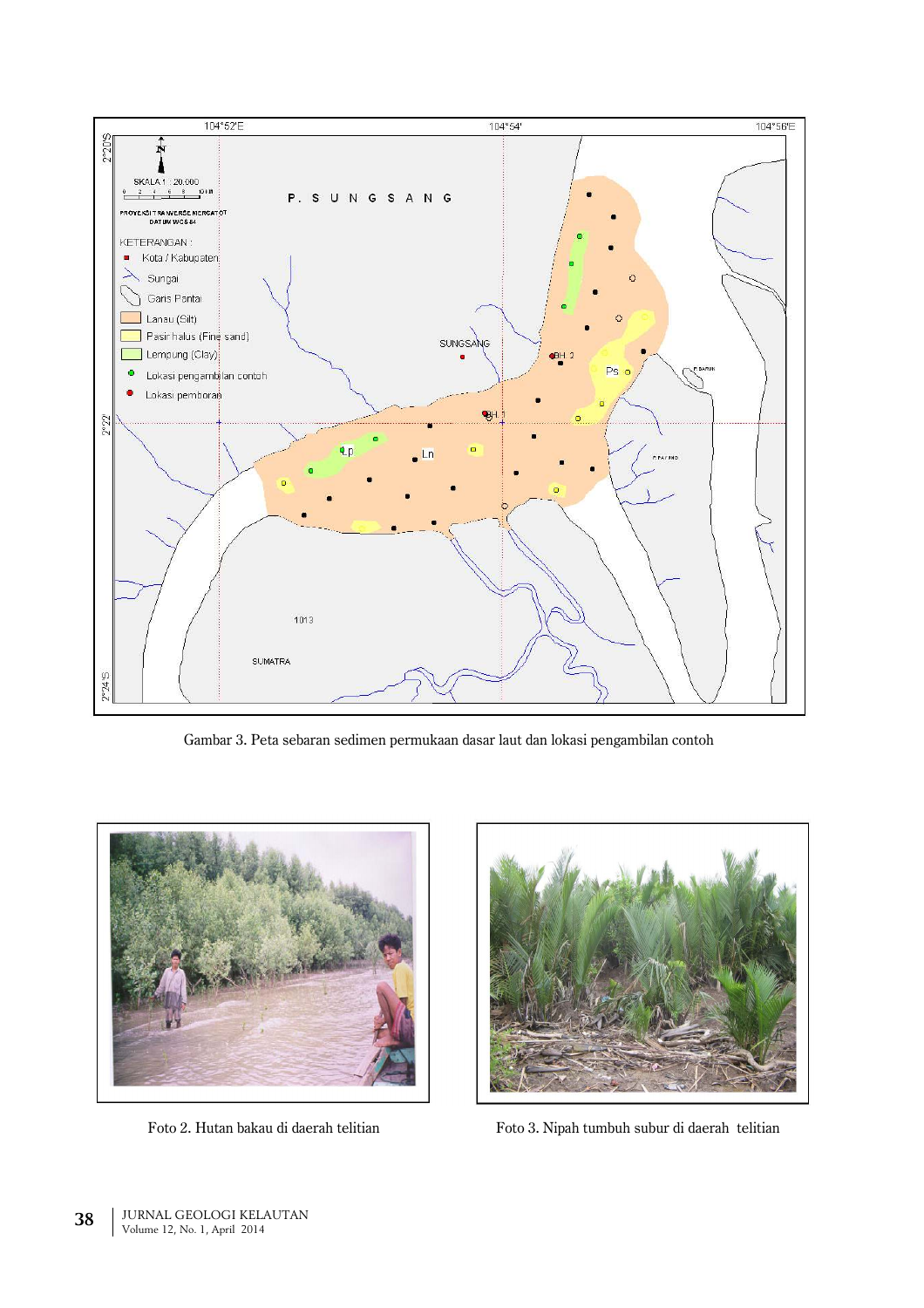biogenik (reservoir). Lokasi pemboran ini dilalui oleh lintasan seismik dan untuk membantu penafsiran rekaman seismik. Telah dilakukan pemboran di 2 lokasi pada kedalaman laut sekitar 2 m (Tabel 1).

### **Pemboran Tangan**

Pemboran tangan dilakukan pada lokasi yang berindikasi sedimen organik. Pemboran telah dilakukan di 11 lokasi, dan telah diidentifikasi adanya lapisan-lapisan pasir serta lempung organik kaya akan karbon (Foto 4). Hasil deskripsi memperlihatkan rata-rata sedimen berupa : lempung organik, berwarna abu-abu gelap, lunak, plastis, sisa-sisa / fosil kayu. Lempung organik, berwarna abu-abu gelap, lunak, plastis, banyak terdapat sisa tanaman yang telah menjadi karbon. Lempung organik, berwarna abu-abu gelap, lunak, plastis, mengandung karbon, kearah bawah semakin jenuh air.

# Hasil Analisis Bakteri Metanogen

**Analisis** bakteri metanogenik ik untuk mengidentifikasi keberadaan bakteri anaerob sebagai pembentuk gas metan dilakukan pada contoh sedimen. Hasil analisis memperlihatkan

contoh sedimen pemboran banyak mengandung bakteri metanogen berkisar antara 3,2 x 10 $^4$  - 1,0 x 10<sup>5</sup> (CFU/gram) dari jenis Methanobacterium bryantii, Methanoplanus endosimbiosus dan Methanobacterium ivanovii (Tabel 2).

### **Hasil Analisis TOC**

Sedimen berpotensi untuk pembentukan hidrokarbon apabila terdapat TOC lebih besar dari 2.0 %. Hasil analisis laboratorium contoh sedimen dari dua titik bor memperlihatkan kandungan karbon organik berkisar 2,2-13,4 % berupa Detrovitrinite menunjukkan sedimen di daerah penelitian berpotensi terbentuk gas biogenik (Foto 5). Hasil analisis geokimia yang dilakukan sebanyak 20 contoh dari sedimen permukaan dasar laut, 10 contoh dari pemboran BH-1 dan 10 contoh dari pemboran BH-2. Analisis yang dilakukan meliputi analisis TOC. Dari keseluruhan contoh yang diambil, memperlihatkan bahwa dari hasil analisis TOC menunjukkan hampir semua contoh teranalisis mempunyai kelimpahan bahan organik lebih dari 2.0 % terhadap potensi batuan induk gas biogenik.

| N <sub>0</sub>  | <b>Kode Sampel</b>    | Jumlah Bakteri                    | <b>Motilitas</b> | Jenis Bakteri               |
|-----------------|-----------------------|-----------------------------------|------------------|-----------------------------|
|                 |                       | (CFU*/gram)                       |                  |                             |
| $\mathbf{1}$    | $BH 1 (0 - 1) m$      | $4.0 \times 10^4$                 | Nonmotil         | Methanobacterium bryantii   |
| $\overline{2}$  | BH $1(1-2)$ m         | $4.2 \times 10^4$                 | Nonmotil         | Methanobacterium bryantii   |
| 3               | BH $1(2-3)$ m         | $3.2 \times 10^4$                 | Motil            | Methanoplanus endosymbiosus |
| $\overline{4}$  | $BH 1 (3 - 4) m$      | $3,8 \times 10^{4}$               | Nonmotil         | Methanobacterium bryantii   |
| $\overline{5}$  | $BH 1 (4-5) m$        | $4.9 \times 10^{4}$               | Nonmotil         | Methanobacterium bryantii   |
| 6               | $BH 1 (5-6) m$        | $6.3 \times 10^{4}$               | Nonmotil         | Methanobacterium bryantii   |
| $\overline{7}$  | $BH 1 (6 - 7) m$      | $*6,8 \times 10^4$                | Nonmotil         | Methanobacterium bryantii   |
| 8               | $BH 1 (7-8) m$        | $\sqrt{**}$ 1,0 x 10 <sup>5</sup> | Nonmotil         | Methanobacterium bryantii   |
| 9               | $BH 1 (8 - 9) m$      | * 7,9 x $10^4$                    | Nonmotil         | Methanobacterium bryantii   |
| 10              | BH $1(9-10)$ m        | * $6.8 \times 10^4$               | Nonmotil         | Methanobacterium bryantii   |
| 11              | BH 1 (13,5 - 14,5) m  | * 7,6 x $10^4$                    | Nonmotil         | Methanobacterium bryantii   |
| 12              | BH $1(14,5-15,5)$ m   | * 7,8 x $10^4$                    | Nonmotil         | Methanobacterium bryantii   |
| 13              | BH $1(15,5 - 16,5)$ m | $3,6 \times 10^{4}$               | Nonmotil         | Methanobacterium ivanovii   |
| 14              | BH 1 (16,5 - 17,5) m  | * 7,2 x $10^4$                    | Nonmotil         | Methanobacterium ivanovii   |
| 15              | BH 1 (17,5 - 18,5) m  | $5.3 \times 10^{4}$               | Nonmotil         | Methanobacterium bryantii   |
| 16              | BH 1 (18,5 - 19,5) m  | $3.9 \times 10^{4}$               | Nonmotil         | Methanobacterium bryantii   |
| 17              | BH $1(19,5-20,5)$ m   | $5.0 \times 10^{4}$               | Nonmotil         | Methanobacterium ivanovii   |
| 18              | BH $1(20,5-21,5)$ m   | $6,1 \times 10^{4}$               | Nonmotil         | Methanobacterium bryantii   |
| $\mathbf{1}$    | BH $2(10-11)$ m       | $3.8 \times 10^{4}$               | Nonmotil         | Methanobacterium bryantii   |
| $\overline{2}$  | BH $2(11-12)$ m       | $3.4 \times 10^4$                 | Motil            | Methanoplanus endosymbiosus |
| 3               | BH $2(12-13)$ m       | $2,5 \times 10^4$                 | Nonmotil         | Methanobacterium bryantii   |
| $\overline{4}$  | $BH 2 (14 - 15) m$    | $5,6 \times 10^3$                 | Nonmotil         | Methanobacterium bryantii   |
| 5               | $BH 2 (15 - 16) m$    | * $6.6 \times 10^4$               | Nonmotil         | Methanobacterium ivanovii   |
| $6\phantom{1}6$ | BH $2(16-17)$ m       | * 7,9 x $10^4$                    | Nonmotil         | Methanobacterium bryantii   |

Tabel 1. Deskripsi Pemboran Inti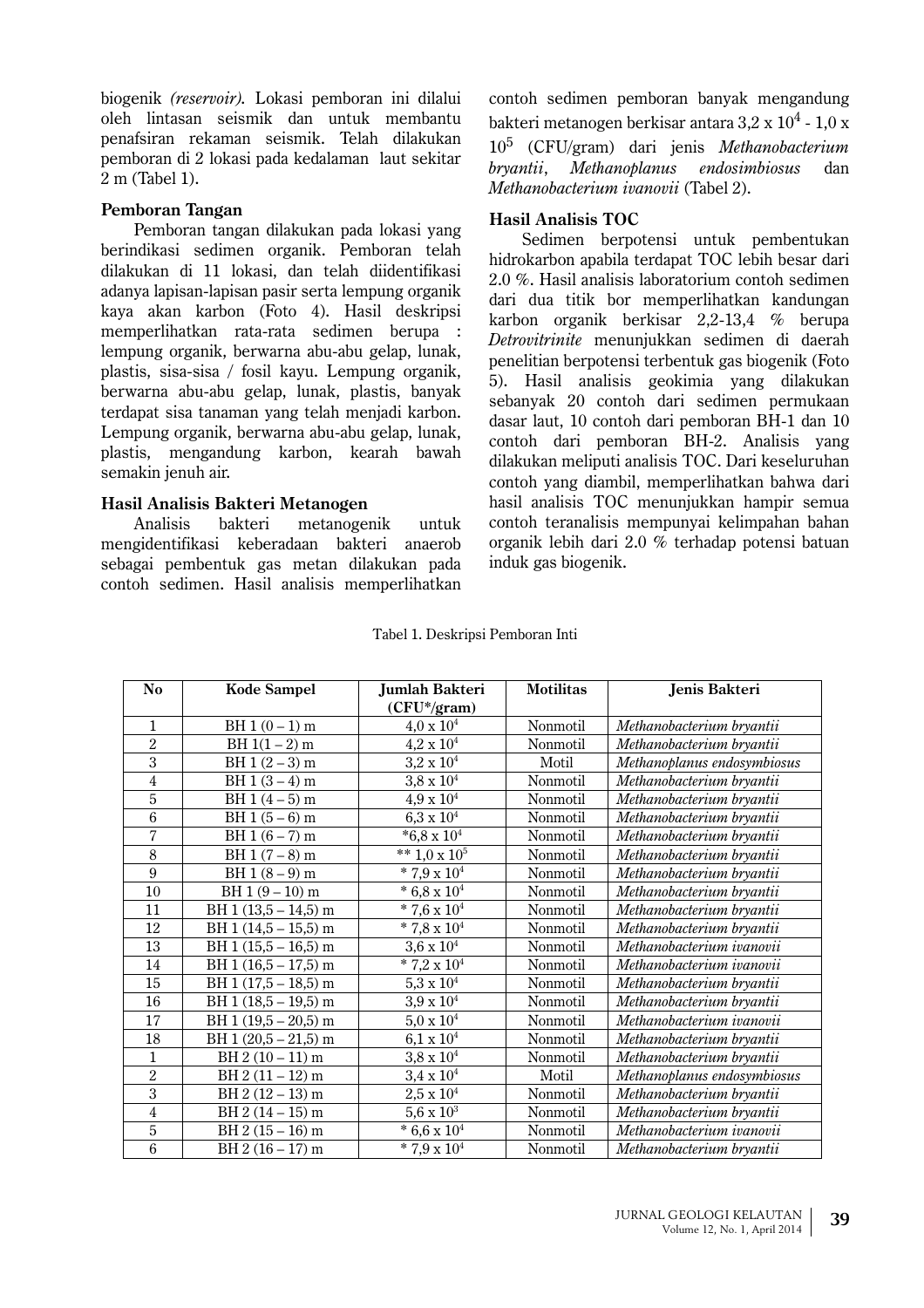

Foto 4. Kegiatan pemboran tangan di daerah penelitian

| N <sub>o</sub> | <b>Kode Sampel</b>    | Jumlah Bakteri       | <b>Motilitas</b> | Jenis Bakteri               |
|----------------|-----------------------|----------------------|------------------|-----------------------------|
|                |                       | (CFU*/gram)          |                  |                             |
| $\mathbf{1}$   | BH $1(0-1)$ m         | $4.0 \times 10^4$    | Nonmotil         | Methanobacterium bryantii   |
| $\overline{2}$ | BH $1(1-2)$ m         | $4.2 \times 10^4$    | Nonmotil         | Methanobacterium bryantii   |
| 3              | $BH 1 (2 - 3) m$      | $3.2 \times 10^{4}$  | Motil            | Methanoplanus endosymbiosus |
| $\overline{4}$ | $BH 1 (3 - 4) m$      | $3,8 \times 10^{4}$  | Nonmotil         | Methanobacterium bryantii   |
| 5              | $BH 1 (4-5) m$        | $4.9 \ge 10^4$       | Nonmotil         | Methanobacterium bryantii   |
| $\,6$          | $BH 1 (5-6) m$        | $6.3 \times 10^{4}$  | Nonmotil         | Methanobacterium bryantii   |
| 7              | BH 1 (6 – 7) m        | $*6,8 \times 10^4$   | Nonmotil         | Methanobacterium bryantii   |
| 8              | $BH 1 (7-8) m$        | ** $1,0 \times 10^5$ | Nonmotil         | Methanobacterium bryantii   |
| 9              | $BH 1 (8 - 9) m$      | * 7,9 x $10^4$       | Nonmotil         | Methanobacterium bryantii   |
| 10             | $BH 1 (9 - 10) m$     | $* 6,8 \times 10^4$  | Nonmotil         | Methanobacterium bryantii   |
| 11             | BH $1(13,5 - 14,5)$ m | * 7,6 x $10^4$       | Nonmotil         | Methanobacterium bryantii   |
| 12             | BH $1(14,5-15,5)$ m   | * 7,8 x $10^4$       | Nonmotil         | Methanobacterium bryantii   |
| 13             | BH 1 (15,5 - 16,5) m  | $3,6 \times 10^4$    | Nonmotil         | Methanobacterium ivanovii   |
| 14             | BH 1 (16,5 - 17,5) m  | * 7,2 x $10^4$       | Nonmotil         | Methanobacterium ivanovii   |
| 15             | BH $1(17,5 - 18,5)$ m | $5.3 \times 10^{4}$  | Nonmotil         | Methanobacterium bryantii   |
| 16             | BH $1(18,5-19,5)$ m   | $3.9 \times 10^{4}$  | Nonmotil         | Methanobacterium bryantii   |
| 17             | BH $1(19.5-20.5)$ m   | $5.0 \ge 10^4$       | Nonmotil         | Methanobacterium ivanovii   |
| 18             | BH $1(20.5-21.5)$ m   | $6,1 \times 10^{4}$  | Nonmotil         | Methanobacterium bryantii   |
| 1              | $BH 2 (10 - 11) m$    | $3.8 \ge 10^4$       | Nonmotil         | Methanobacterium bryantii   |
| $\overline{2}$ | $BH 2 (11 - 12) m$    | $3.4 \times 10^{4}$  | Motil            | Methanoplanus endosymbiosus |
| 3              | $BH 2 (12 - 13) m$    | $2,5 \times 10^4$    | Nonmotil         | Methanobacterium bryantii   |
| $\overline{4}$ | $BH 2 (14 - 15) m$    | $5,6 \times 10^3$    | Nonmotil         | Methanobacterium bryantii   |
| 5              | $BH 2 (15 - 16) m$    | * $6,6 \times 10^4$  | Nonmotil         | Methanobacterium ivanovii   |
| $\,6$          | $BH 2 (16 - 17) m$    | * 7,9 x $10^4$       | Nonmotil         | Methanobacterium bryantii   |

Tabel 2. Hasil Identifikasi Bakteri BH-1 dan BH-2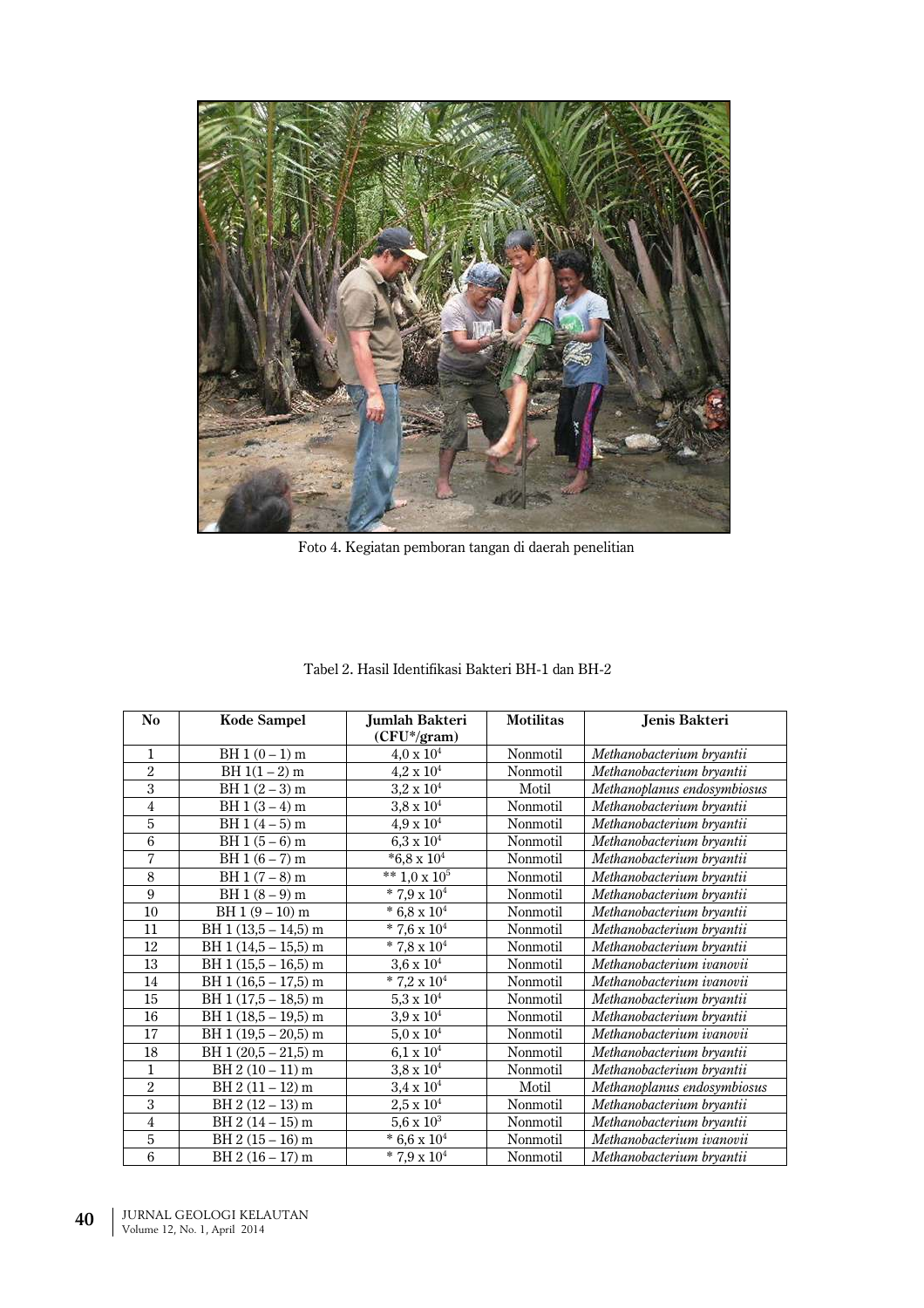

Foto 5. Pyrite berasosiasi dengan detrovitrinite (BH 1, 4-5 m)

BH-1, memperlihatkan Hasil pemboran kelimpahan bahan organik berupa submaceral Detrovitrinite (Humodetrinite) sangat tinggi dengan prosentase  $6.4 \%$  - 13.4 %. Nilai dengan kelimpahan sangat tinggi terdapat pada kedalaman 8.00-16.05 meter dalam sedimen lanau hingga pasir halus, kuarsa, cangkang kerang dan material organik. Hasil pemboran BH-2 memperlihatkan kelimpahan nilai bahan organik berupa subaerial Detrovitrinite (Humodetrinite) sangat tinggi dengan prosentase 2.2 % - 8.6 %. Kelimpahan cukup baik berada pada kedalaman 12.00-16.00 meter dengan sedimen lempung pasiran, fragmen kuarsa, mineral hitam, fragmen gambut dan material organik. Nilai TOC cukup baik dijumpai rata-rata pada kedalaman diatas 10 m tersebut dimungkinkan karena contoh tersebut memiliki kandungan organik sangat melimpah.

### **PEMBAHASAN**

Kedalaman laut daerah penelitian adalah cukup dangkal berkisar antara -1 m dan -18 m berupa delta dengan proses sedimentasinya masih aktif sehingga sedimen di daerah ini cukup tebal. Sebaran sedimen permukaan dasar laut daerah penelitian hanya memberikan informasi tentang sedimen permukaan ketebalan maksimum 1 meter sebagai penutup sedimen (sediment cover). Sedimen bawah permukaan dari data pemboran tangan dan pemboran inti hingga kedalaman 6 m terdiri dari lanau, abu-abu gelap, sangat lunak, plastis. Pada sedimen ini tidak banyak dijumpai bakteri matenogenik serta kandungan total karbon organik sangat rendah. Hasil identifikasi bakteri anaerobik sebagai pembentuk gas metan di BH-1 di kedalaman 6 -15,5 m banyak dijumpai bakteri

ienis Methanobacterium brvantii vaitu antara 6,8 x  $10^4$  - 1,0 x  $10^5$  (CFU/gram) sedangkan di kedalaman 16,5 m -17,5 m dijumpai bakteri jenis Methanobacterium *ivanovii* berkisar antara  $7.2 \times 10^4$  (CFU/ gram). Jenis sedimen pada kedalaman 6 m -17,5 m tersebut berupa lanau, lempung berwarna abu-abu cerah yang mengandung material organik. Di lokasi BH-2 banyak dijumpai bakteri jenis Methanobacterium ivanovii  $6.4 \times 10^4$ (CFU/gram) di kedalaman 15 m -16 m sedangkan di kedalaman 16 m -17 m berupa bakteri ienis Methanobacterium brvantii 7.9 x  $10^4$ (CFU/gram). Sedimennya terdiri atas lanau, lempung pasiran, pasir halus-sedang vang mengandung fragmen kuarsa.

mineral hitam, fragmen gambut dan material organik. Hasil analisis di semua sedimen daerah telitian ternyata kandungan TOCnya lebih besar dari 2 % dan yang tertinggi di lokasi BH-1 di kedalaman 8.00 m -16.05 m berupa lanau dan pasir halus yang mengandung kuarsa, cangkang moluska dan material organik. Pada BH-2 kadar TOC juga cukup tinggi terdapat di kedalaman  $12.00$  m  $-16.00$  m vang berupa lempung pasiran vang mengandung fragmen kuarsa, mineral hitam, material organik. dan Hasil gambut analisistersebut menunjukkan bahwa BH-1 dan BH-2 mempunyai potensi gas biogenik cukup tinggi terdapat pada sedimen di kedalaman 6 m -17,5 m selanjutnya pada sedimen lebih dalam  $(>17.5 \text{ m})$  potensi gas biogenik menjadi rendah.

### **KESIMPULAN**

Hasil penelitian berdasarkan data lapangan dan analisis laboratorium dapat disimpulkan sebagai berikut:

Contoh sedimen pemboran banyak mengandung bakteri metanogenik berkisar antara 3.2 x  $10^4$  - 1.0 x  $10^5$  (CFU/gram) dari jenis Methanobacterium brvantii. **Methanoplanus** endosimbiosus dan Methanobacterium ivanovii. Di lokasi BH-1 bakteri anaerobik melimpah pada sedimen di kedalaman 6-17,5 m berupa lanau, lempung abu-abu cerah mengandung material organik. Di lokasi BH-2 bakteri anaerobik melimpah dalam sedimen di kedalaman 15-17 m berupa lanau, lempung pasiran, pasir halus-sedang vang mengandung fragmen kuarsa, mineral hitam, fragmen gambut dan material organik.

Contoh sedimen dari dua lubang bor BH-1 dan BH-2 memperlihatkan kandungan TOC berkisar